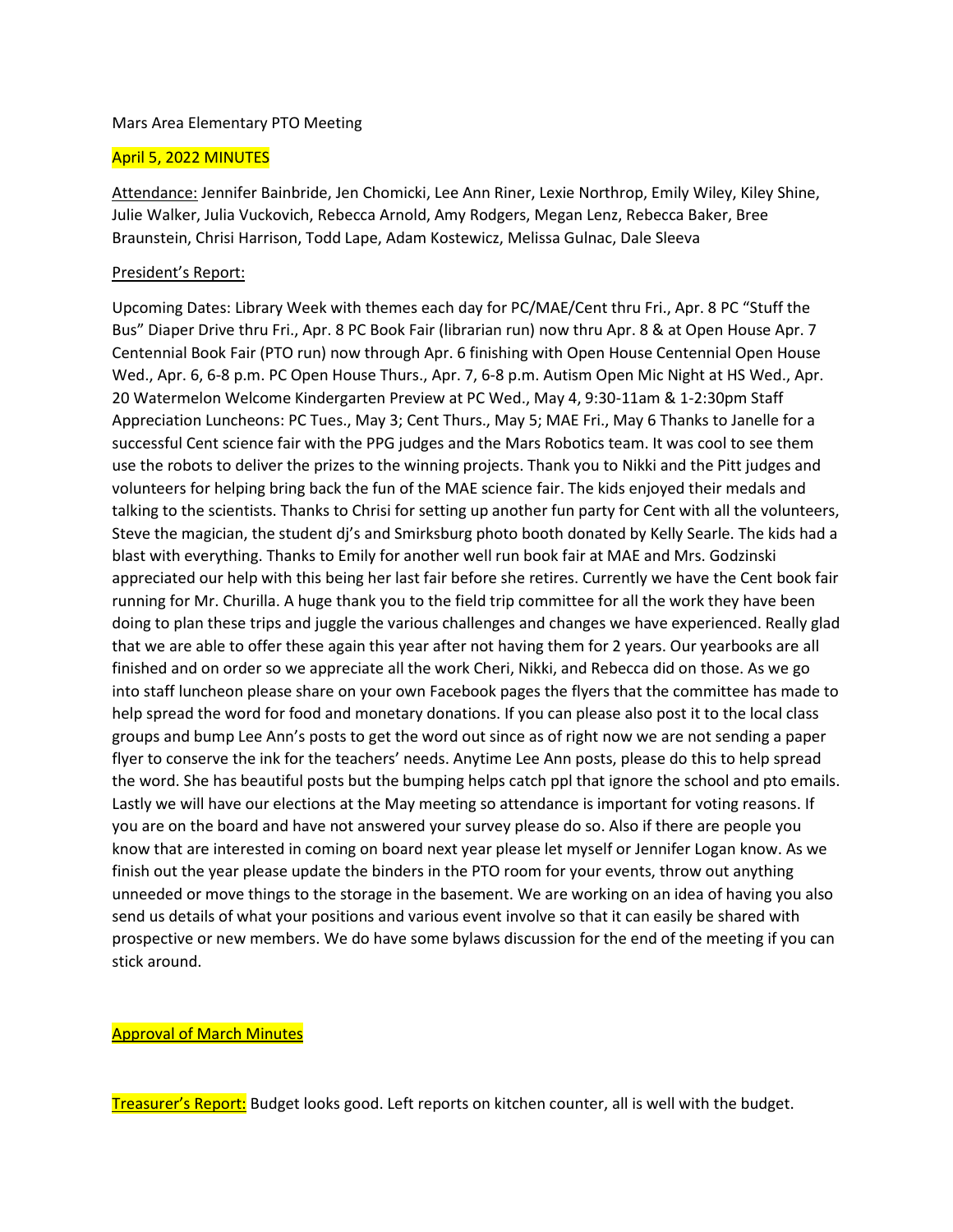For teachers, bank will honor checks for 6 months, so please turn in.

Donations to school update: PC \$1.754.00 (a wagon was ordered)

MAE: 4 picnic tables, 43 Doc cameras, Ice machine for nurse,

CENT: Learning centers in the works (couches, chairs for area near drop off door & teachers' pay teachers

### Principal's Report:

Sleeva: Stuff the bus 4/4-4/8, open house 4/7 6-8, Field trips on track, Playground news: still working with Keystone Church due to weather, but it will get done, the kids are excited about this.

Teacher feature: Emily Slatniske

Easter baskets for children/families in need include gift card, food , basic needs,

### Watermelon Welcome 5/4

Working on fundraising for student with a sibling battling cancer, dress down days all donations go to family, working on spaghetti dinner and other events to help.

Lape: 43 doc cameras received, ice machine received (HS was delivering ice and this is super helpful), Picnic tables on the way. Need invoices, PSSA Schedule 4/25-27 English 5/2-3 Math 4/5-4<sup>th</sup> only Science

High School National Honors society providing a Steam Day for students on 4/14, will be a fun event. 6 stations for kids 45 minutes each.

Mr. K: 4<sup>th</sup> Grade transition to Centennial went well. 6<sup>th</sup> grade students nominated (20 kids) to help tour the school so they get a kids point of view. Book fair and Open house going on this week. Comic club/tutoring ending this 4/13 it was a success.  $6<sup>th</sup>$  grade transitions to middle school 4/20-21,  $8<sup>th</sup>$ graders will take kids around the school. Kids will walk if there is no rain, otherwise there will be a bus. JAM club started back up 8:35-9:00, Service project/Easter basket working with Lighthouse foundation after Easter this will transition into Birthday box for families in need. Reality tour, big hit with 6<sup>th</sup> grade looking for volunteers, first Thursday of the month for parents and kids at the township building. Discussion regarding dress code.

Teacher Liaison: Kiley Shine : Email read from Mrs. Kuhn confirming details for Field Day. Discussion of length of the day at PC. Approved popsicles, not confirmed if they will be able to be supplied. Teachers pay teachers is up and running, Kiley is able to see everything that teachers are viewing downloading, and using. In search of a budget for a lego table and supplies vis Dr. McMahon.

Spirit wear: Sandi and Laci have ordered more, Spring sale made upwards of \$10,000, field trip shirts are in,  $6<sup>th</sup>$  grade will be handed out later, due to it being a surprise.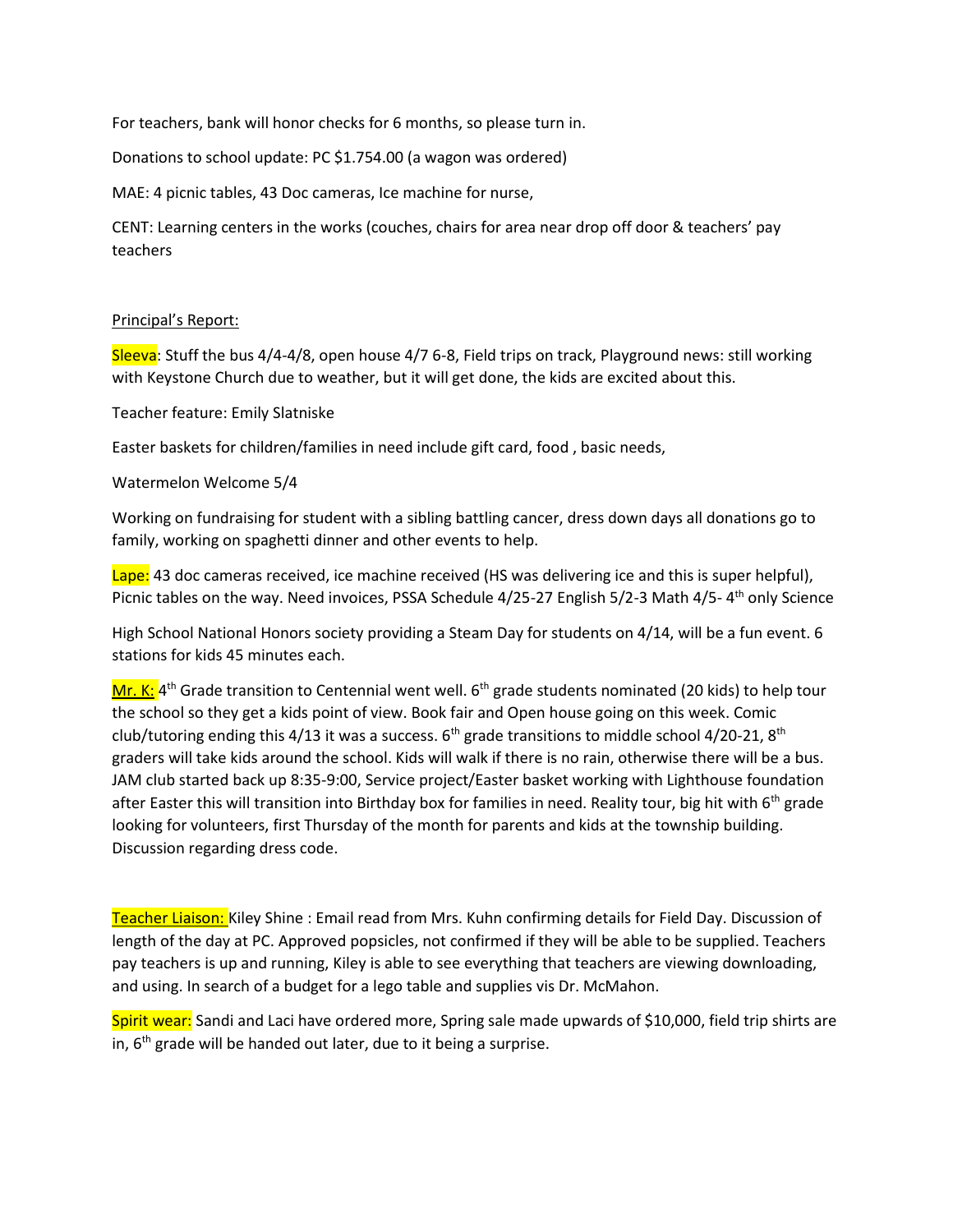Bookfair: Michelle Krafjack, Centennial is going on now. Will be available at open house 4/6. Emily Wiley, thank you for all the help at MAE it was a success! \$22,000 in sales. Library taking cash profit of \$2,500. Another \$2,500 to PTO. Next year working on a virtual wish list. 1,400 in school account.

Centennial Spring Party Wrap up: Chrisi Harrison, party was a success, photo booth and magician were a big hit. School will be emailing our pictures. Thank you to Kelly Searle for help with photos.

Sarris Candy: Sale ends 4/10, please push posts on social. Currently at \$9,174.09 that is a \$2,293.52 profit. Last year, 12,600 in sales, 3,052 profit.

**Field Trips:** plugging away, on track.

Secretaries Day: 4/27 building chairs are responsible for getting \$50 giftcard and card to all secretaries.

Staff Luncheon: Mars popcorn is a go, invites to teachers soon, no coffee truck; instead snack cart up and down the halls during the day. Donations thus far \$3,374, need a social media push, approval to have contact parents send emails to class. Confirmed sending our paper copies (1/2 sheet), Rebecca Arnold will make copies at husband's office. QR code at open house for parents to scan. Remind families that any amount is appreciated.

Donuts for Bus Drivers & Admin: Need 16 dozen, Julia V thank you for volunteering to deliver on 5/6. Drop off between 7:45-8:00. Not confirmed if we are providing to admin.

Field Days: Popsicles available, current numbers in for what we need. Emily, Jenny, & Lee Ann met to confirm details and logistics. Discussion on tattoos and signing shirts. Heather Raybold, DJ's confirmed, Cent only. Mrs. Kuhn, 10 events, 11 rotations, including popsciles. Volunteers will be keeping score.

## Bylaws:

Possible Bylaws Amendments for Exec Board election, Add 1 Bldg Chair at MAE & maybe Cent; Add verbiage to address special circumstances for any future pandemics idea is to allow for committee members who have consistent attendance at meetings and helping at events demonstrating leadership qualities to have the chance to be either secretary or vp if no building chairs are able or interested. In past years, we discussed this but at the time we had building chairs interested and the majority were not in favor of the idea because it was not an issue with building chairs. With the changing dymanics of the pto, we have had some committee members who have expressed interest in exec board and shown thru their events that they were committed and willing to lead. Exec board is a huge time commitment even for those 2 spots as we have extra meetings and responsibilities. We are constantly in contact going over upcoming needs and events, and any issues and concerns. We also thought of amending the bylaws, if permitted by PA non profit laws to allow an extra bldg. chair at MAE and maybe 1 at cent as well to help with the extra events they have that PC does not have. With changes to the events and fundraisers and again the changing dynamics of the bldg. chairs we have thought some extra help could be beneficial for everyone, especially in unforeseen circumstances that have required others to set in to help with more than what they signed on to do. For the verbiage regarding the pandemic, we discussed adding that if there would be another pandemic it is ok during a shut down for the treasurer to be the only person signing checks as long as photos of the checks are emailed from the treasurer's email account to the other exec board members. We also wanted to incorporate that when meeting in person